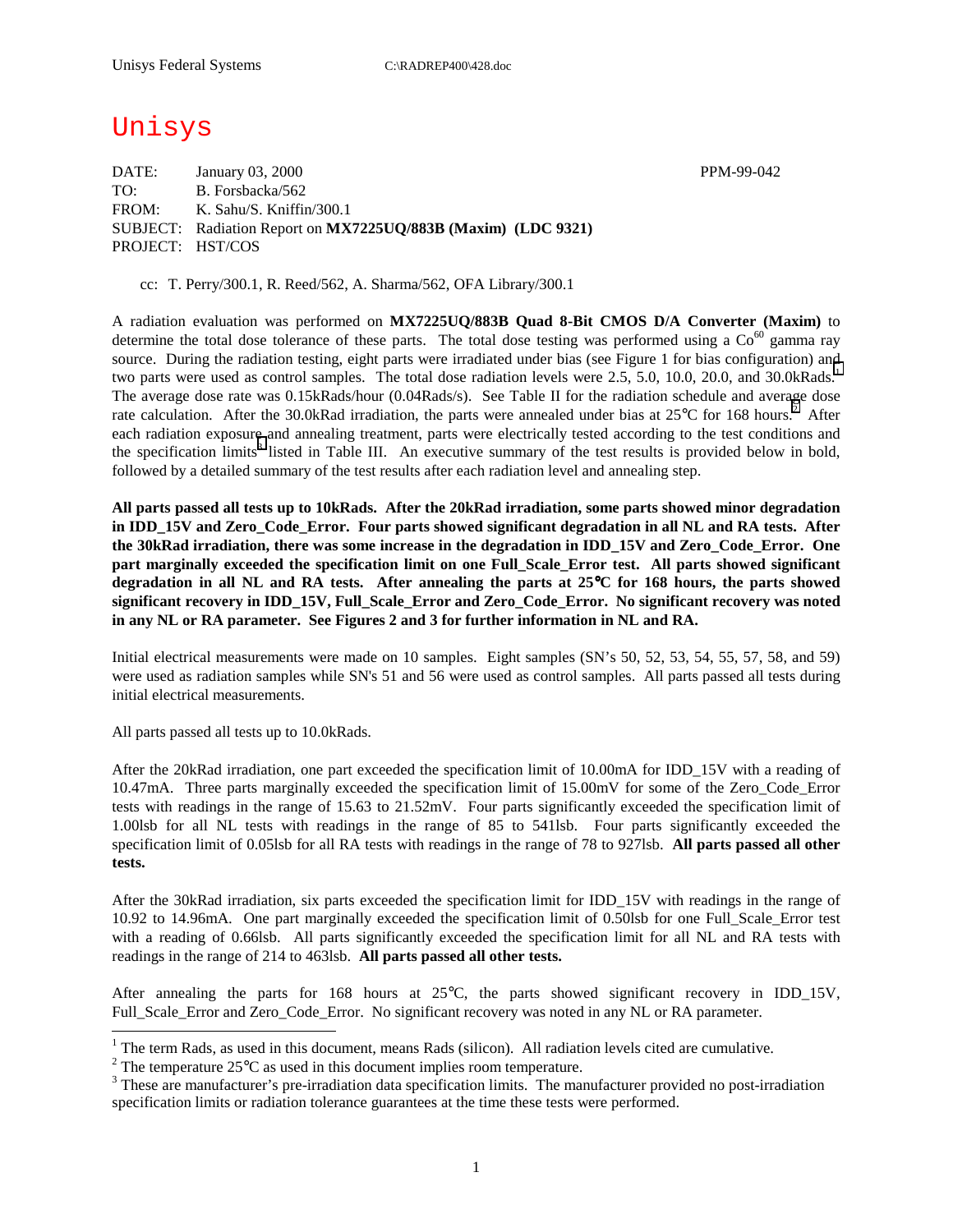Table IV provides a summary of the test results with the mean and standard deviation values for each parameter after each irradiation exposure and annealing step.

Any further details about this evaluation can be obtained upon request. If you have any questions, please call us at (301) 731-8954.

#### \_\_\_\_\_\_\_\_\_\_\_\_\_\_\_\_\_\_\_\_\_\_\_\_\_\_\_\_\_\_\_\_\_\_\_\_\_\_\_\_\_\_\_\_\_\_\_\_\_\_\_\_\_\_\_\_\_\_\_\_\_\_\_\_\_\_\_\_\_\_\_\_\_\_\_\_\_\_\_\_\_\_\_\_\_\_\_\_\_\_\_ ADVISORY ON THE USE OF THIS DOCUMENT

The information contained in this document has been developed solely for the purpose of providing general guidance to employees of the Goddard Space Flight Center (GSFC). This document may be distributed outside GSFC only as a courtesy to other government agencies and contractors. Any distribution of this document, or application or use of the information contained herein, is expressly conditional upon, and is subject to, the following understandings and limitations:

(a) The information was developed for general guidance only and is subject to change at any time;

(b) The information was developed under unique GSFC laboratory conditions which may differ substantially from outside conditions;

(c) GSFC does not warrant the accuracy of the information when applied or used under other than unique GSFC laboratory conditions;

(d) The information should not be construed as a representation of product performance by either GSFC or the manufacturer;

(e) Neither the United States government nor any person acting on behalf of the United States government assumes any liability resulting from the application or use of the information.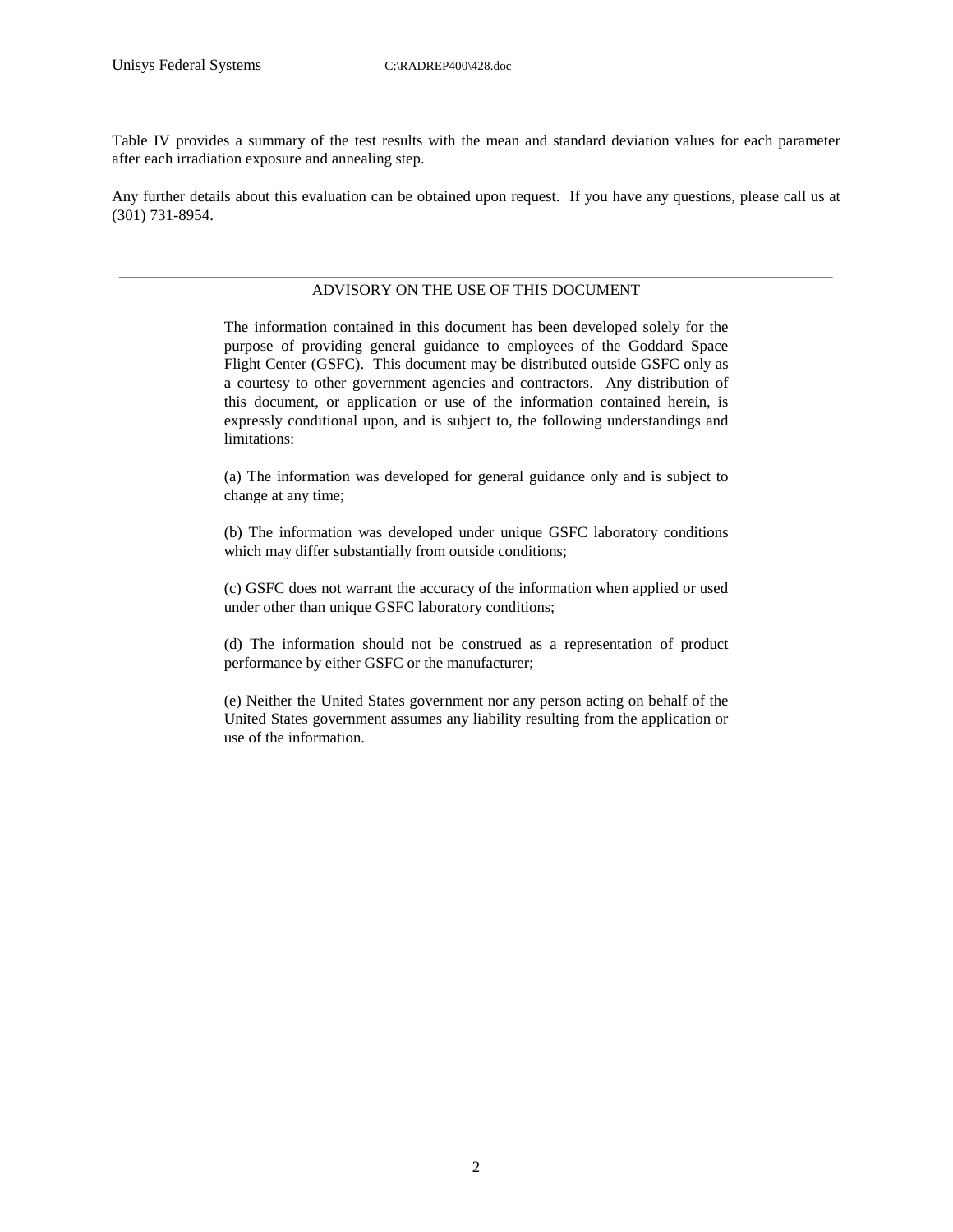



Notes:

- 1.  $V_{DD} = +15.0V \pm 0.5V$ .
- 2.  $V_1 = +5.0V \pm 0.5V$ .
- 3.  $R = 1k\Omega, 5\%, \frac{1}{2}W$ .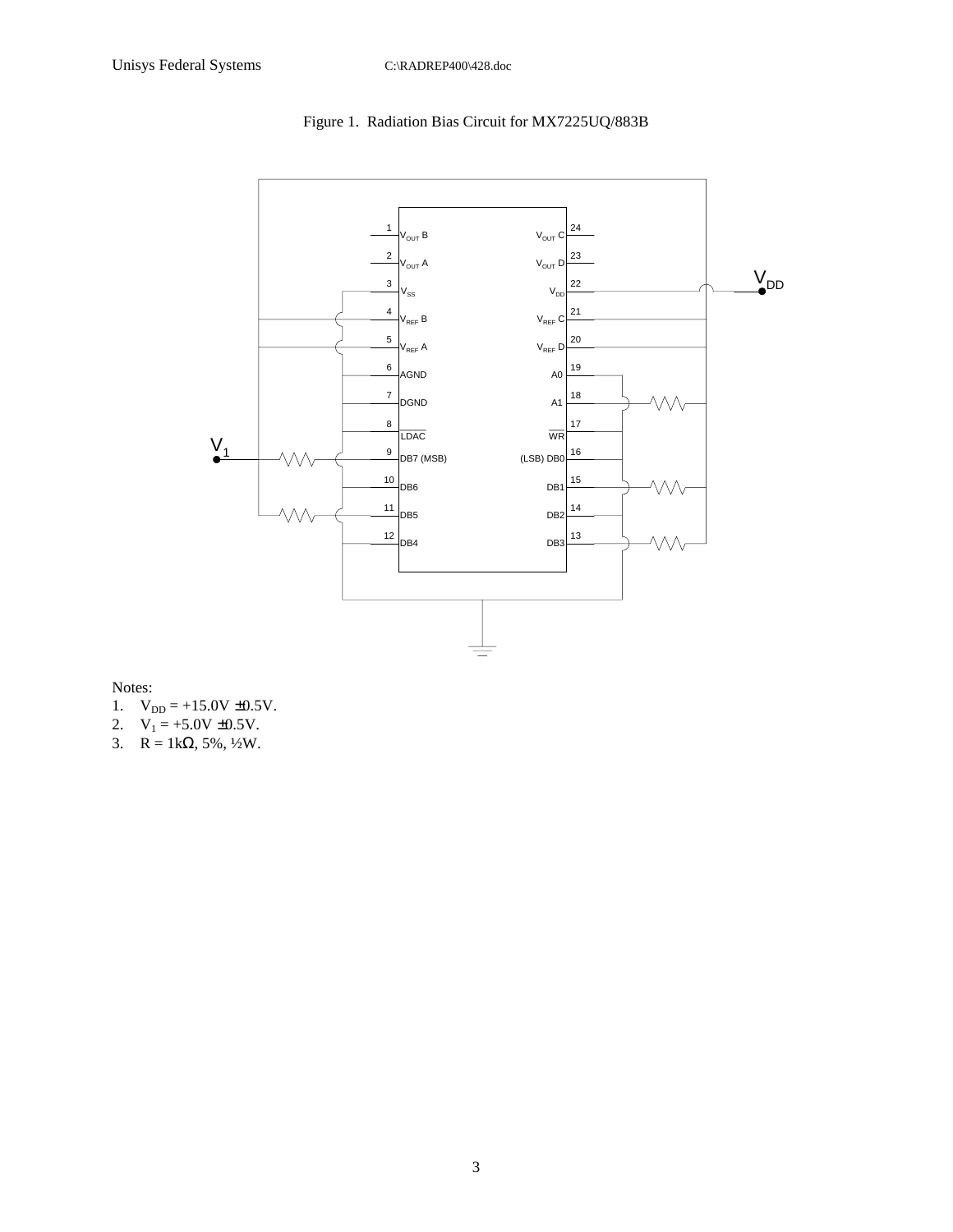| Generic Part Number:                 | MX7225                         |
|--------------------------------------|--------------------------------|
| <b>HST/COS Part Number</b>           | MX7225UQ/883B                  |
| HST/COS TID Requirement              | 10kRads ( $RDM = 5$ )          |
| Charge Number:                       | C00167                         |
| Manufacturer:                        | Maxim                          |
| Lot Date Code (LDC):                 | 9321                           |
| <b>Quantity Tested:</b>              | 10                             |
| Serial Numbers of Control Samples:   | 51,56                          |
| Serial Numbers of Radiation Samples: | 50, 52, 53, 54, 55, 57, 58, 59 |
| Part Function:                       | Quad 8-Bit CMOS D/A Converter  |
| Part Technology:                     | <b>CMOS</b>                    |
| Package Style:                       | 24 Pin DIP                     |
| Test Equipment:                      | A540                           |
| Test Engineer:                       | S. Archer-Davies               |

### TABLE I. Part Information

• The manufacturer for this part guaranteed no radiation tolerance/hardness.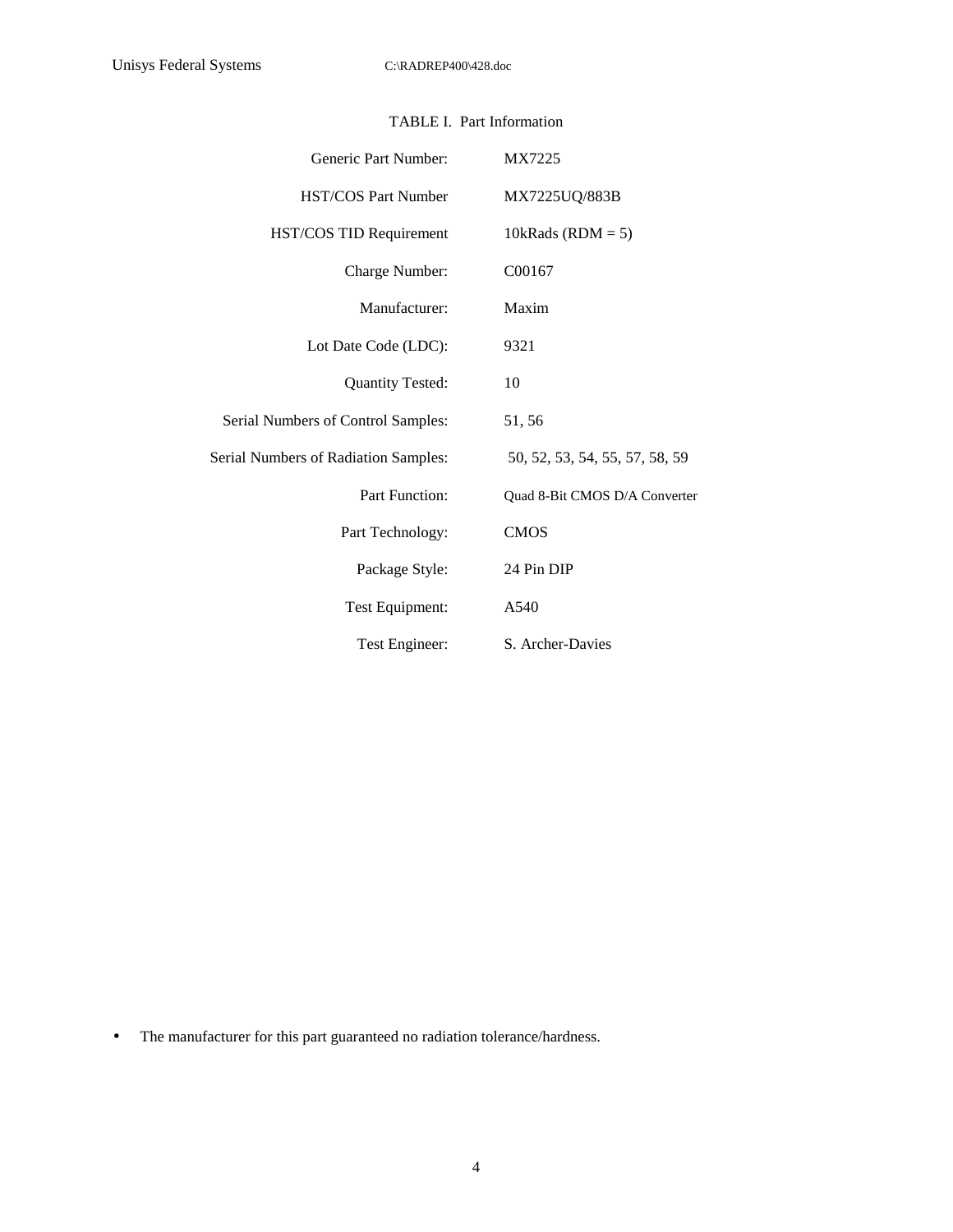| TABLE II. Radiation Schedule for MX7225UQ/883B                         |  |
|------------------------------------------------------------------------|--|
|                                                                        |  |
|                                                                        |  |
|                                                                        |  |
|                                                                        |  |
|                                                                        |  |
|                                                                        |  |
|                                                                        |  |
|                                                                        |  |
|                                                                        |  |
|                                                                        |  |
|                                                                        |  |
|                                                                        |  |
|                                                                        |  |
|                                                                        |  |
|                                                                        |  |
|                                                                        |  |
| Average Dose Rate = 30,000 RADS/196 HOURS=153.1 RADS/HOUR=0.04RADS/SEC |  |
|                                                                        |  |
|                                                                        |  |

PARTS WERE IRRADIATED AND ANNEALED UNDER BIAS, SEE FIGURE 1.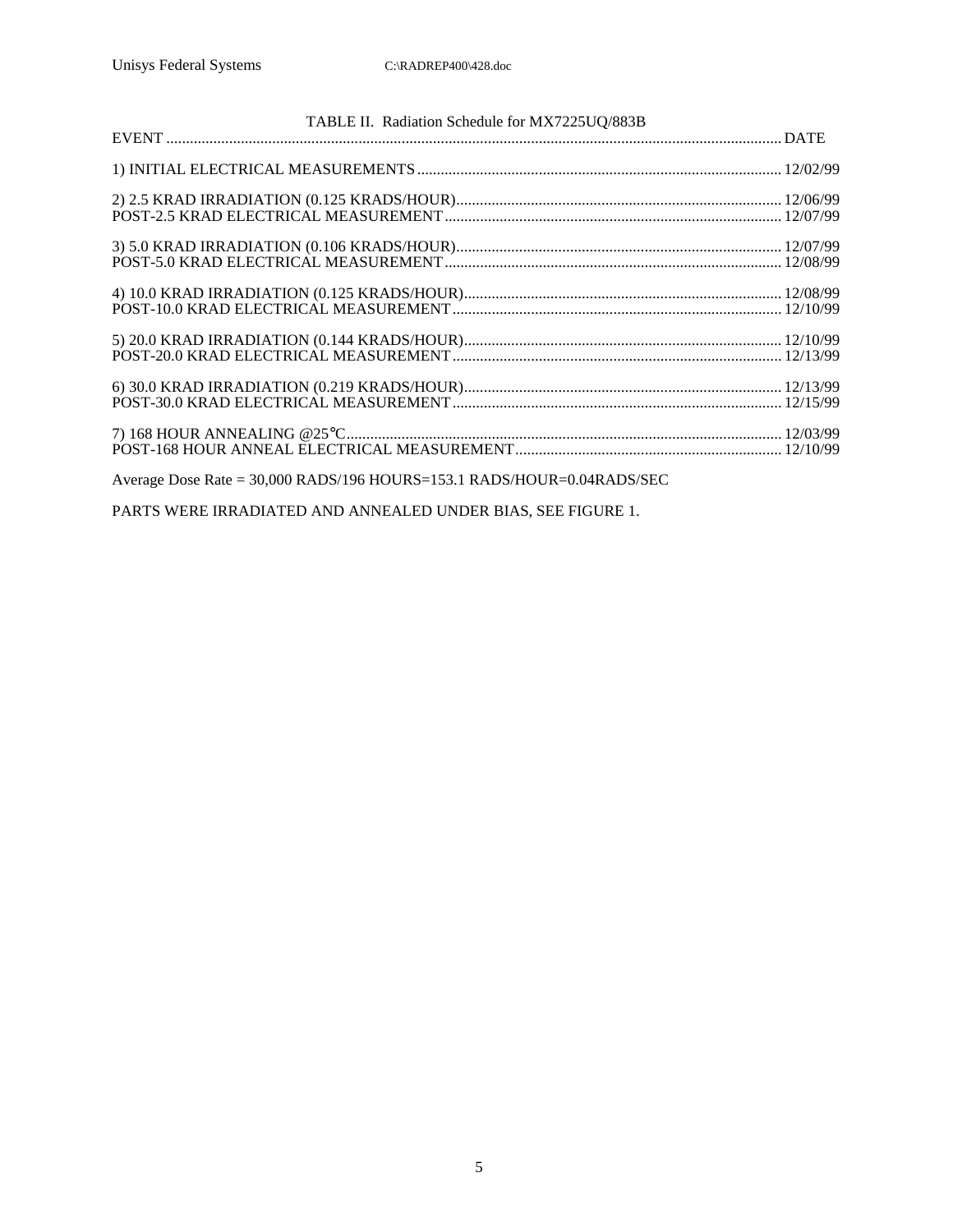| <b>Test</b> |                           |              |              |             |                                   |
|-------------|---------------------------|--------------|--------------|-------------|-----------------------------------|
| #           | <b>Parameter</b>          | <b>Units</b> | min          | max         | <b>Test Conditions (2)</b>        |
| 10          | $IDD_15V$                 | mA           | $\mathbf{0}$ | <b>10.0</b> | $V_{DD} = 15V$ , outputs unloaded |
| 11          | $ISS_{-5}V$               | mA           | $-9.0$       | $\bf{0}$    | $V_{SS} = -5V$ , outputs unloaded |
| 20          | Full_Scale_Error_A        | <b>lsb</b>   | $-0.50$      | 0.50        |                                   |
| 21          | Zero_Code_Error_A         | mV           | $-15$        | 15          |                                   |
| 22          | Full_Scale_Error_B        | <b>lsb</b>   | $-0.50$      | 0.50        |                                   |
| 23          | Zero_Code_Error_B         | mV           | $-15$        | 15          |                                   |
| 24          | Full_Scale_Error_C        | <b>Isb</b>   | $-0.50$      | 0.50        |                                   |
| 25          | Zero_Code_Error_C         | mV           | $-15$        | 15          |                                   |
| 26          | <b>Full_Scale_Error_D</b> | <b>lsb</b>   | $-0.50$      | 0.50        |                                   |
| 27          | Zero_Code_Error_D         | mV           | $-15$        | 15          |                                   |
| 30-41       | <b>I</b> ih               | nA           | $-1000$      | 1000        | $V_{IN} = V_{DD}$                 |
| $50 - 61$   | <b>I</b>                  | nA           | $-1000$      | <b>1000</b> | $V_{IN} = 0V$                     |
| 90          | $NL_A$ (3)                | <b>lsb</b>   | $\mathbf{0}$ | <b>1.00</b> |                                   |
| 91          | $RA_A$ (3)                | <b>lsb</b>   | $\mathbf{0}$ | 0.50        |                                   |
| 92          | $NL_B$                    | <b>lsb</b>   | $\mathbf{0}$ | 1.00        |                                   |
| 93          | $RA$ <sub>B</sub>         | <b>lsb</b>   | $\mathbf{0}$ | 0.50        |                                   |
| 94          | $NL_C$                    | <b>lsb</b>   | $\mathbf{0}$ | 1.00        |                                   |
| 95          | $RA_C$                    | <b>lsb</b>   | $\mathbf{0}$ | 0.50        |                                   |
| 96          | $NL_D$                    | <b>lsb</b>   | $\bf{0}$     | 1.00        |                                   |
| 97          | $RA$ <sub>D</sub>         | <b>lsb</b>   | $\bf{0}$     | 0.50        |                                   |

#### Table III. Electrical Characteristics MX7225UQ/883B (1)

Notes:

(1) These are the manufacturer's non-irradiated data sheet specification limits. The manufacturer provided no postirradiation limits at the time the tests were performed.

(2)  $V_{DD} = +15V$ ,  $V_{SS} = -5V$ ,  $AGND = DGND = 0V$ , and  $V_{REF} = 2.0V$  to  $(V_{DD} - 4V)$  unless otherwise noted.

(3)  $NL =$  Differential Non-Linearity,  $RA =$  Integral Non-Linearity